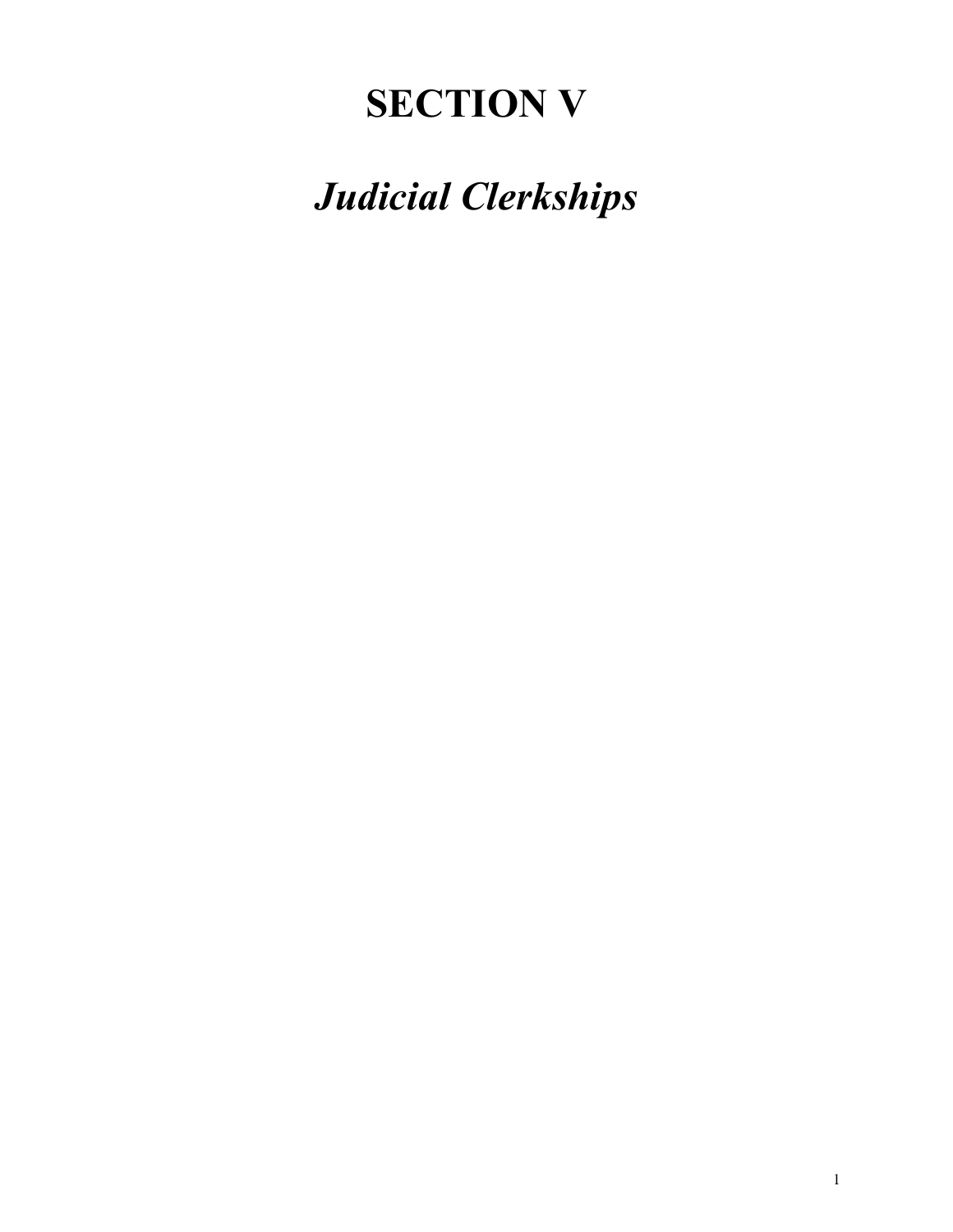# **WHAT IS A JUDICIAL CLERKSHIP?**

A judicial clerkship is a position where a graduate works closely with a judge and his staff to handle the court's caseload. Post-graduate clerkships typically last for one or two years, depending on the jurisdiction and/or the discretion of the judge.

Trial level clerks have close contact with the litigation process. Typically they conduct legal research and analysis and draft opinions and bench memoranda for pretrial motions. They also provide advice for the resolution of issues, attend hearings and trials, mark exhibits, and prepare *voir dire* and jury instructions. The clerk is heavily involved in case litigation and essentially serves as a liaison between the judge, attorneys and litigants.

Appellate law clerks focus more on intense writing and editing opinions and bench memoranda. In many ways, an appellate clerkship is a continuation of the law school experience because it is more academic and reflective. Since the facts in an appellate case are limited to those from the trial court, appellate clerks have less contact with attorneys and litigants, and spend little to no time in a courtroom. Instead these clerks work collaboratively with other judges and clerks to create, join or dissent in the opinions of the court.

# **WHY CONSIDER A CLERKSHIP?**

Judicial clerkships offer a natural transition from the theory you learned in law school to application in the real world. As a clerk, you'll gain insight into the inner workings of a judge's chamber and the judicial system. In addition, you will spend significant time developing your writing, research, analytical, communication and interpersonal skills, all of which will make you a better lawyer and more marketable to a wide variety of employers. In fact, many employers particularly those in academia and litigation firms—place a premium on this training and will give you credit for the time spent working as a clerk.

While there are many advantages, there are additional factors that should be taken into consideration when deciding whether to clerk. For example, clerkships often pay less than other entry-level positions. Also, clerkships are typically short-term positions. Consequently, clerks must seek permanent employment following the conclusion of the clerkship. In addition, judge's chamber staffs are small so clerks may perform significant administrative work. Despite these facts, clerks are often the first to say that the value of their clerkship far outweighs any perceived disadvantage.

# **TYPICAL QUALIFICATIONS**

Qualifications will vary by the court. Judicial clerkships with federal or state appellate judges tend to be more competitive than those with state court trial level judges. It is important to check the criteria for each judge to determine how best to position yourself for success. Qualifications for federal clerkships may be found online at https://oscar.uscourts.gov/qualifications\_salary\_benefits

For more information regarding state courts, you may review the individual state's qualifications online using the Vermont Guide to State Judicial Clerkships located at http://forms.vermontlaw.edu/career/guides/. Login criteria are on your Symplicity homepage.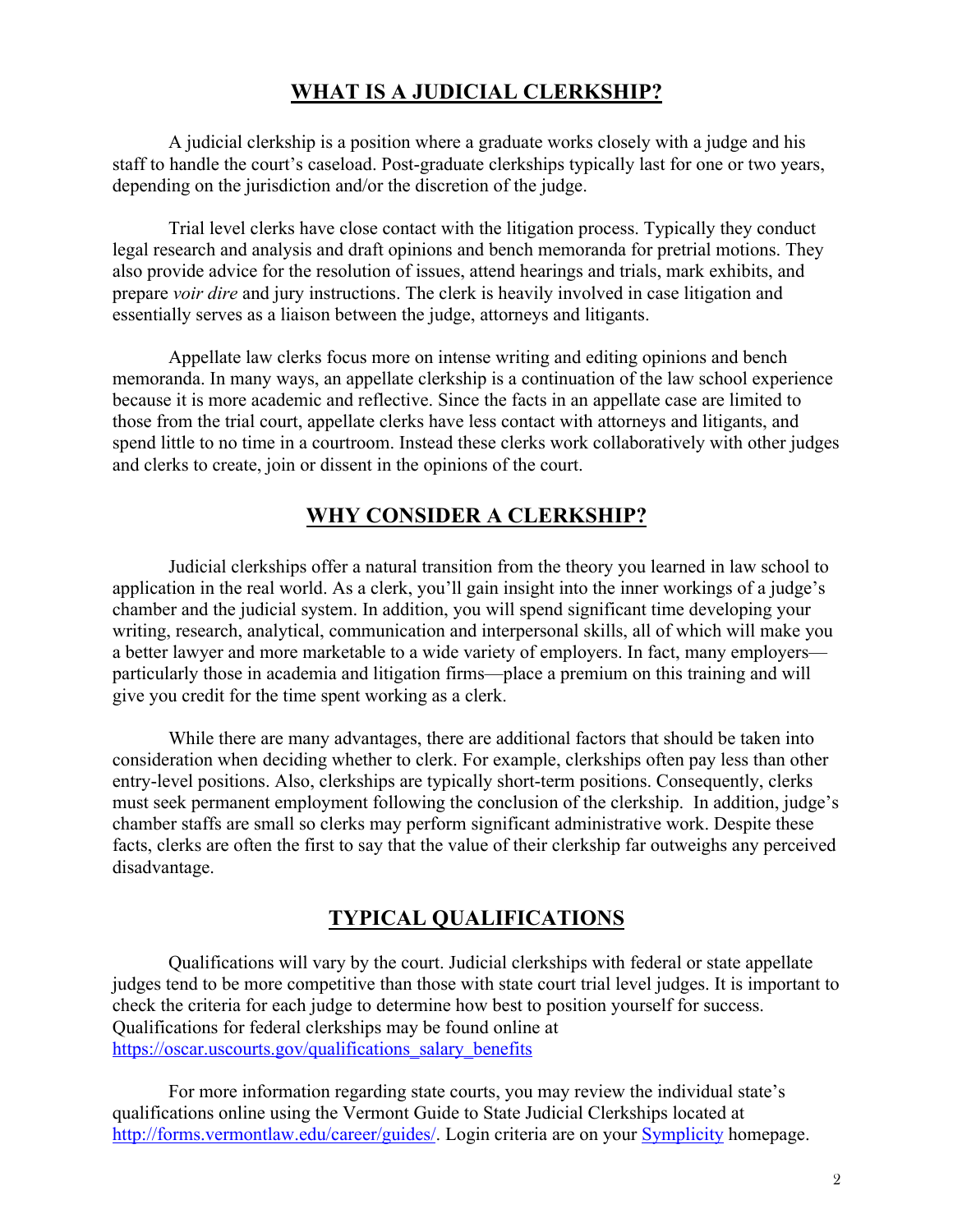# **CLERKSHIP APPLICATIONS MATERIALS**

Depending on the court and the jurisdiction, you will be required to submit a resume, a cover letter, transcript, writing sample(s) and a list of references or recommendation letters. All of these documents should be free from error. In addition, your cover letter should focus on your: research, writing and analytical skills; ties to the local jurisdiction; common sense; integrity; attention to detail; interpersonal skills; commitment to public sector employment; knowledge of procedural rules; and good communication skills.

## **FEDERAL COURT**

Many federal judges hire clerks as needed using the OSCAR (online system for clerkship applications and review) online platform to advertise their openings. Please note they do not adhere to a specific hiring timeline. Rather, judges hire on a rolling basis and often years in advance. Consequently, students seeking to apply for post-graduate federal judicial clerkships through OSCAR should search for openings that align with their graduation date and judge's availability. Please also consult OSCAR for the Law Clerk Hiring Plan, if in effect, outlining a timetable for submission of law clerk applications and timing of the interview process.

#### **SPECIAL TIPS:**

1. Applying for a federal clerkship is a competitive process in which GPA and class rank are extremely important. Typically, federal judges seek students who have ranked in the top 5-10% depending on the applicant's school.

2. Contact your references early to ask for a Letter of Recommendation. Please remember that your recommenders will need time to prepare a letter on your behalf, upload the same to OSCAR, and field recommendation requests from multiple students.

3. All of your written application materials including your resume, cover letter and writing sample must be PERFECT. Have your resume and cover letter reviewed early. Spend time incorporating suggested changes to your writing sample. It will be worth the extra effort!

4. For more information concerning the clerkship process, check out *Behind the Bench: The Guide to Judicial Clerkships* by Debra M. Strauss, Esq. available in the Career Development Library.

## **STATE COURTS**

State clerkships on the supreme and appellate level tend to seek applicants earlier and could begin screening candidates as early as spring of your second year of law school if not earlier. For state trial clerkships, you should apply directly to the judge's chamber with a resume and cover letter in the summer, typically before your last year in law school.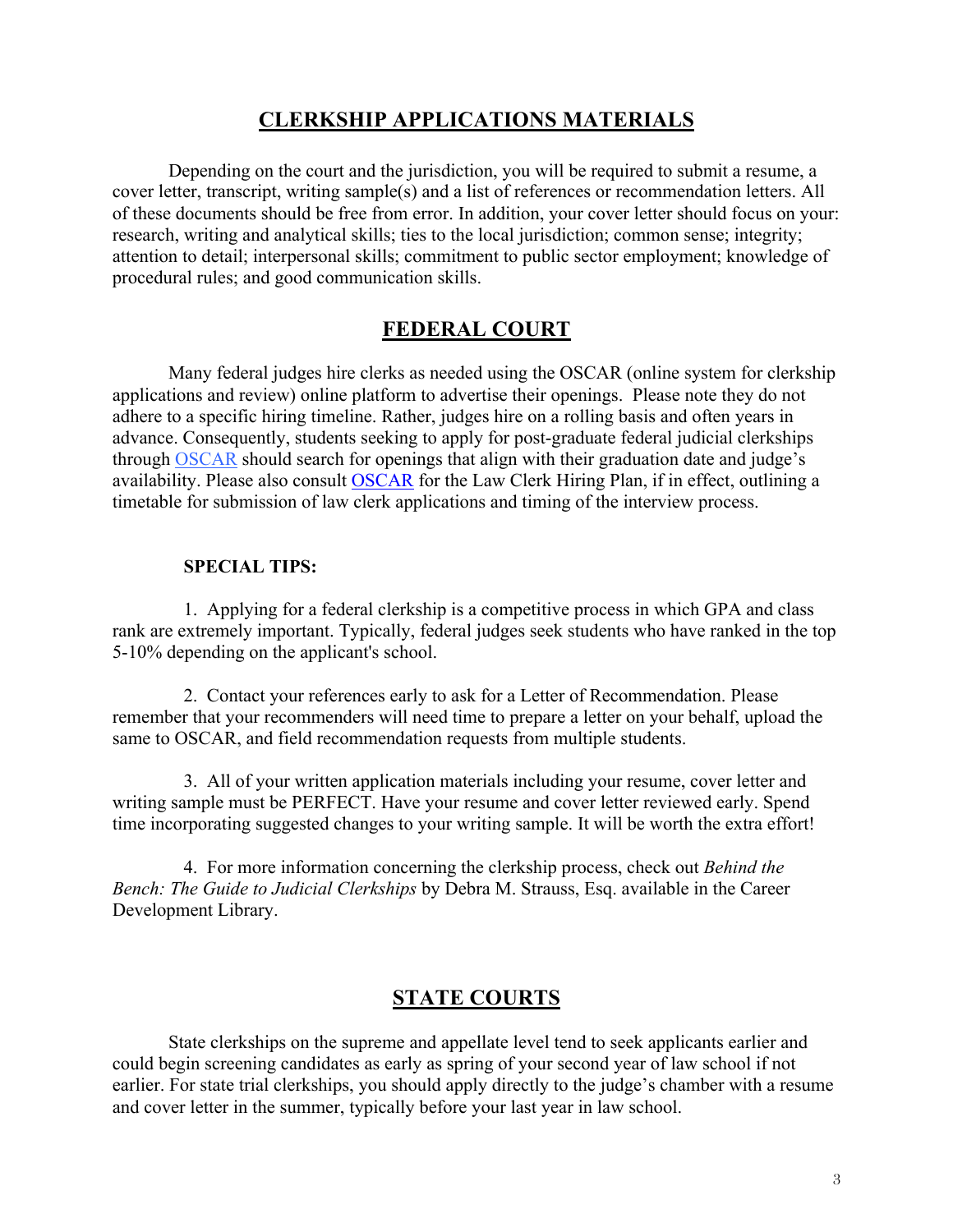For more information on State appellate and trial clerkships, see Vermont Guide to State Judicial Clerkships: http://forms.vermontlaw.edu/career/guides/ The password and username may be found on your **Symplicity** homepage.

Many Delaware Law School students apply to the jurisdictions below:

## **New Jersey**:

Please note that New Jersey has an online centralized process for collecting applications for post-graduate judicial clerkships. These processes typically begin in mid-June. New Jersey courts application procedures can be found at: https://www.njcourts.gov/public/lawclerks.html

## **Delaware**:

## **Delaware Courts**

- 1. The Delaware Supreme Court Highest Court extends offers to clerks as early as late summer, two years in advance of the clerkship. Students seeking to clerk upon graduation should be prepared to send out resumes and required submissions *at the beginning of their second year*.
- 2. The Delaware Court of Chancery Trial Court accepts applications two years in advance of the clerkship. Students seeking to clerk upon graduation should be prepared to send out resumes and required submissions *at the beginning of their second year*.
- 3. Students seeking to clerk in the one of the three counties of the Delaware Superior Court or Delaware Family Court should be prepared to send out resumes and required submissions the *summer before through the beginning of their third year*.

http://courts.delaware.gov/

### **Pennsylvania**:

- 1. The Pennsylvania Supreme Court Highest Court accepts applications through early spring of the student's second year. Students seeking to clerk upon graduation should be prepared to send out resumes and required submissions *at the beginning of their second year*.
- 2. The Pennsylvania Superior Court and Commonwealth Court Mid Level Appellate Court follow the same schedule as the Supreme Court. Applications are accepted through early spring of the student's second year. Students seeking to clerk upon graduation should be prepared to send out resumes and required submissions *at the beginning of their second year*.
- 3. The Pennsylvania Court of Common Pleas of Philadelphia and Other Judicial Districts hire graduates of accredited law schools as full-time personal or pool clerks *when vacancies occur***.** Applicants should submit materials to HR to be included in an "eligibility file," and/or also